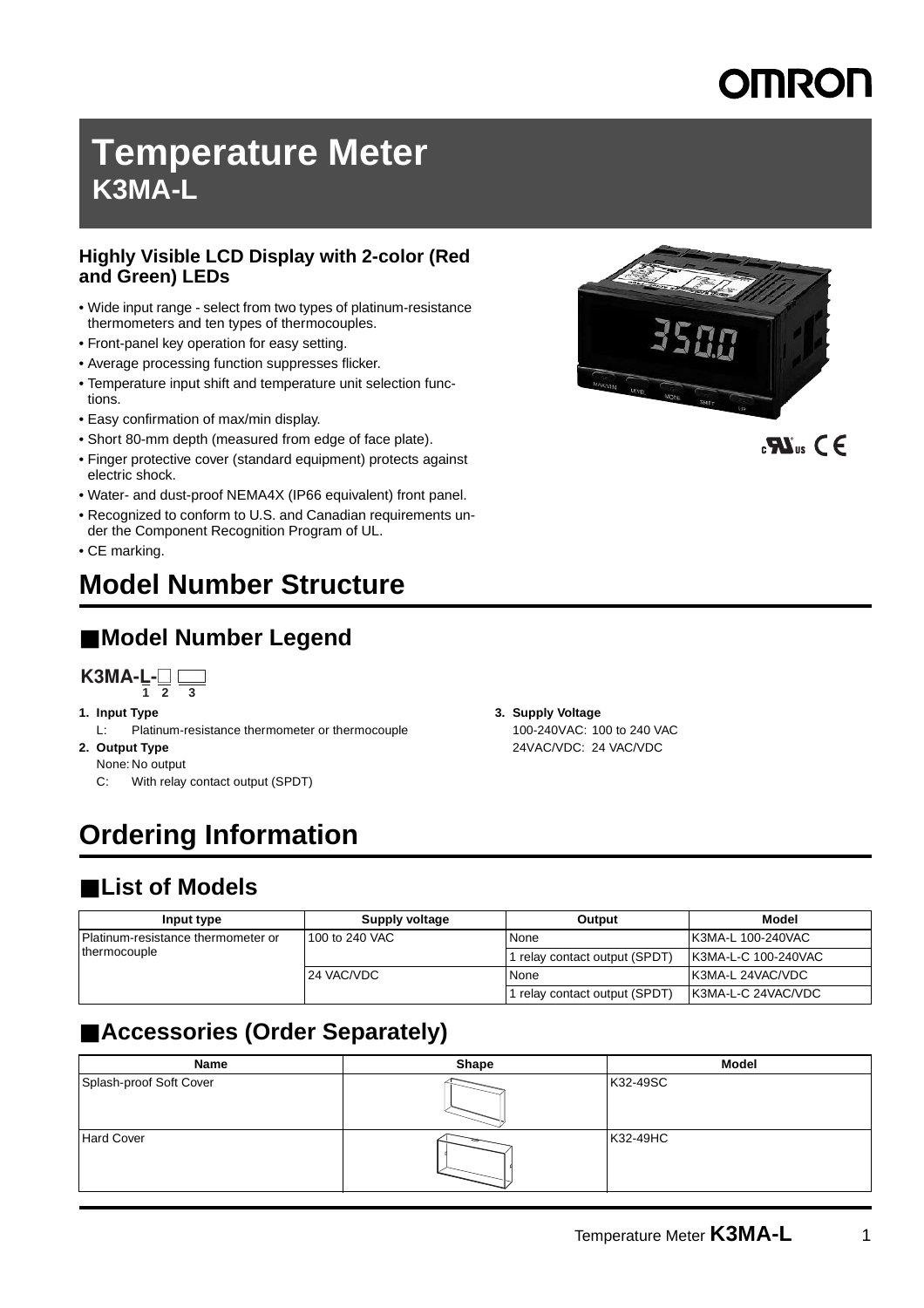## **Specifications**

## ■ **Ratings**

|                                                  | K3MA-L 100-240VAC, K3MA-L-C 100-240VAC                                                                                                                                                                                                                                                                                           |                                                                                                                                              | K3MA-L 24VAC/VDC, K3MA-L-C 24VAC/VDC                                                                                                                                                                                                                                                                                  |  |
|--------------------------------------------------|----------------------------------------------------------------------------------------------------------------------------------------------------------------------------------------------------------------------------------------------------------------------------------------------------------------------------------|----------------------------------------------------------------------------------------------------------------------------------------------|-----------------------------------------------------------------------------------------------------------------------------------------------------------------------------------------------------------------------------------------------------------------------------------------------------------------------|--|
| Supply voltage                                   | 100 to 240 VAC                                                                                                                                                                                                                                                                                                                   |                                                                                                                                              | 24 VAC (50/60 Hz), 24 VDC                                                                                                                                                                                                                                                                                             |  |
| Operating voltage range                          | 85% to 110% of the rated supply voltage                                                                                                                                                                                                                                                                                          |                                                                                                                                              |                                                                                                                                                                                                                                                                                                                       |  |
| <b>Power consumption</b><br>(under maximum load) | 6 VA max.                                                                                                                                                                                                                                                                                                                        |                                                                                                                                              | 4.5 VA max. (24 VAC)<br>4.5 W max. (24 VDC)                                                                                                                                                                                                                                                                           |  |
| <b>Insulation resistance</b>                     | 20 $\text{M}\Omega$ min. (at 500 VDC) between external terminal and case.<br>Insulation provided between inputs, outputs, and power supply.                                                                                                                                                                                      |                                                                                                                                              |                                                                                                                                                                                                                                                                                                                       |  |
| <b>Dielectric strength</b>                       | 2.000 VAC for 1 min between external terminal and case.<br>Insulation provided between inputs, outputs, and power supply.                                                                                                                                                                                                        |                                                                                                                                              |                                                                                                                                                                                                                                                                                                                       |  |
| <b>Noise immunity</b>                            | $\pm$ 1,500 V on power supply terminals in normal or com- $\pm$ 480 V on power supply terminals in normal mode.<br>mon mode.<br>$\pm$ 1 µs, or 100 ns for square-wave noise with 1 ns.                                                                                                                                           |                                                                                                                                              | $±1,500$ V in common mode.<br>$\pm$ 1 µs, or 100 ns for square-wave noise with 1 ns.                                                                                                                                                                                                                                  |  |
| <b>Vibration resistance</b>                      | Vibration: 10 to 55 Hz, Acceleration: 50 m/s <sup>2</sup><br>5 min each in X, Y, and Z directions for 10 sweeps.                                                                                                                                                                                                                 |                                                                                                                                              |                                                                                                                                                                                                                                                                                                                       |  |
| <b>Shock resistance</b>                          | 150 m/s <sup>2</sup> (100 m/s <sup>2</sup> for relay contact outputs) 3 times each on 3 axes, 6 directions.                                                                                                                                                                                                                      |                                                                                                                                              |                                                                                                                                                                                                                                                                                                                       |  |
| <b>Ambient temperature</b>                       | Operating: $-10^{\circ}$ C to 55 $^{\circ}$ C (with no condensation or icing)<br>Storage: $-25^{\circ}$ C to 65 $^{\circ}$ C (with no condensation or icing)                                                                                                                                                                     |                                                                                                                                              |                                                                                                                                                                                                                                                                                                                       |  |
| <b>Ambient humidity</b>                          | Operating: 25% to 85% (with no condensation)                                                                                                                                                                                                                                                                                     |                                                                                                                                              |                                                                                                                                                                                                                                                                                                                       |  |
| Approved safety standards                        | UL3121-1, conforms to EN61010-1 (Pollution degree 2/overvoltage category II)<br>Conforms to VDE0106/P100 (finger protection)                                                                                                                                                                                                     |                                                                                                                                              |                                                                                                                                                                                                                                                                                                                       |  |
| <b>EMC</b>                                       | (EMI)<br><b>Emission Enclosure:</b><br><b>Emission AC Mains:</b><br>(EMS)<br>Immunity ESD:<br>Immunity RF-interference:<br><b>Electrical Fast Transient Noise:</b><br><b>Immunity Burst Noise:</b><br>Immunity Surge:<br>Immunity Conducted Disturbance: EN61000-4-6: 3 V (0.15 to 80 MHz)<br>Immunity Voltage Dip/Interrupting: | EN61326+A1<br>EN61326+A1 Industry<br>EN61000-4-4: 2 kV (power line)<br>1 kV line to line (I/O signal line)<br>EN61000-4-5: 1 kV (power line) | Industry<br>CISPR 11 Group 1 class A: CISRP16-1/-2<br>CISPR 11 Group 1 class A: CISRP16-1/-2<br>EN61000-4-2: 4 kV contact discharge<br>8 kV air discharge<br>EN61000-4-3: 10 V/m (amplitude-modulated, 80 MHz to 1 GHz)<br>2 kV line to ground (power line)<br>EN61000-4-11: 0.5 cycle, 0, 180°, 100% (rated voltage) |  |
| Weight                                           | Approx. 200 g                                                                                                                                                                                                                                                                                                                    |                                                                                                                                              |                                                                                                                                                                                                                                                                                                                       |  |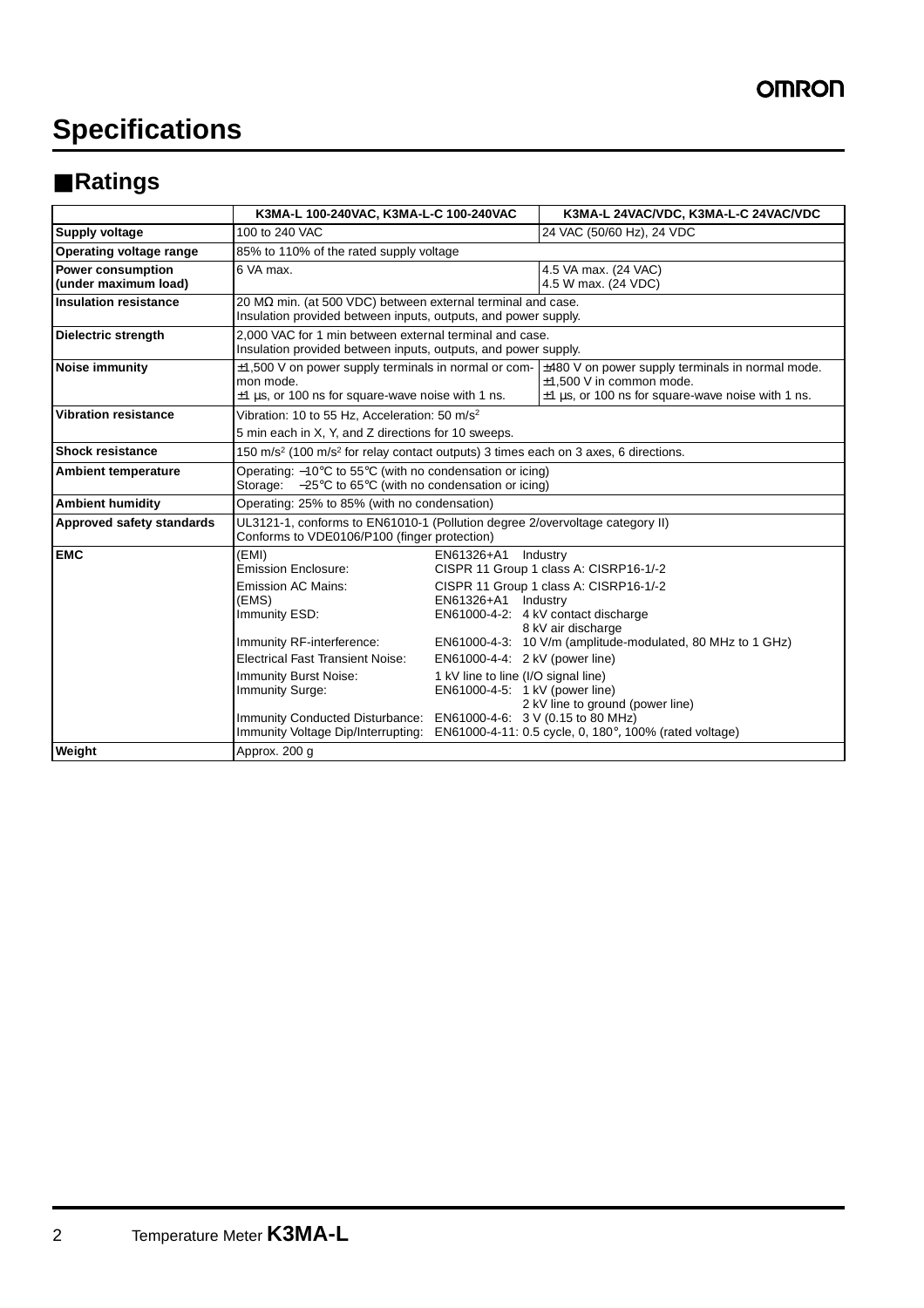## ■ **Characteristics**

| Indication accuracy (at 23±5°C)<br>(See note.) | Thermocouple:<br>$(\pm 0.5\%$ of indication value or $\pm 1\degree$ C, whichever greater) $\pm 1$ digit max.<br>Platinum-resistance thermometer:<br>$(\pm 0.5\%$ of indication value or $\pm 1^{\circ}$ C, whichever greater) $\pm 1$ digit max. |  |  |  |
|------------------------------------------------|--------------------------------------------------------------------------------------------------------------------------------------------------------------------------------------------------------------------------------------------------|--|--|--|
| Input                                          | Thermocouple: K, J, T, E, L, U, N, R, S, B<br>Platinum-resistance thermometer: JPt100, Pt100                                                                                                                                                     |  |  |  |
| <b>Measurement method</b>                      | Double integral method                                                                                                                                                                                                                           |  |  |  |
| <b>Sampling period</b>                         | $500$ ms                                                                                                                                                                                                                                         |  |  |  |
| Display refresh period                         | Sampling period (sampling times multiplied by number of averaging times if average processing is selected.)                                                                                                                                      |  |  |  |
| Max. displayed digits                          | 4 digits (-1999 to 9999)                                                                                                                                                                                                                         |  |  |  |
| <b>Display</b>                                 | 7-segment digital display, Character height: 14.2 mm                                                                                                                                                                                             |  |  |  |
| Polarity display                               | "-" is displayed automatically with a negative input signal.                                                                                                                                                                                     |  |  |  |
| Zero display                                   | Leading zeros are not displayed.                                                                                                                                                                                                                 |  |  |  |
| Input shift                                    | Input shift equivalent to the setting value supported for all points within the sensor measurement range.                                                                                                                                        |  |  |  |
| <b>Hold function</b>                           | Max hold (maximum value), Min hold (minimum value)                                                                                                                                                                                               |  |  |  |
| <b>Hysteresis setting</b>                      | Programmable with front-panel key inputs (0001 to 9999).                                                                                                                                                                                         |  |  |  |
| <b>Other functions</b>                         | Display color change (green (red), green, red (green), red)<br>Average processing (simple average OFF/2/4/8 operations)<br>Setting change lockout<br>Parameter initialization                                                                    |  |  |  |
| Output                                         | Relay contact (SPDT)                                                                                                                                                                                                                             |  |  |  |
| Delay in comparative outputs                   | $1 \text{ s max}$ .                                                                                                                                                                                                                              |  |  |  |
| Degree of protection                           | Front panel: NEMA4X for indoor use (equivalent to IP66)<br>IEC standard IP20<br>Rear case:<br>IEC standard IP00 + finger protection (VDE0106/100)<br>Terminals:                                                                                  |  |  |  |
| <b>Memory protection</b>                       | Non-volatile memory (EEPROM) (possible to rewrite 100,000 times)                                                                                                                                                                                 |  |  |  |

**Note:** The indication accuracy of the K thermocouple at a temperature of −200 to 1300°C is ±2°C ±1 digit maximum.

The indication accuracy of the T and N thermocouples at a temperature of −100°C or less is ±2°C ±1 digit maximum.

The indicator accuracy of the U and L thermocouples at any temperature is  $\pm 2^{\circ}C \pm 1$  digit maximum.

The indication accuracy of the B thermocouple at a temperature of 400°C or less is unrestricted.

The indication accuracy of the R and S thermocouples at a temperature of 200°C or less is ±3°C ±1 digit maximum.

### ■ **Measuring Ranges**

#### **Platinum-resistance Thermometer**

|           | Input | <b>Pt100</b>   |                   |              |                   | <b>JPt100</b> |
|-----------|-------|----------------|-------------------|--------------|-------------------|---------------|
| Range     |       | -200 to 850    | $-199.9$ to 500.0 | 0.0 to 100.0 | $-199.9$ to 500.0 | 0.0 to 100.0  |
|           |       | $-300$ to 1500 | $-199.9$ to 900.0 | 0.0 to 210.0 | $-199.9$ to 900.0 | 0.0 to 210.0  |
| Parameter |       |                |                   |              |                   |               |

### **Thermocouple**

| Input     |         |                        |                        |                        |                        |                     |                           |              |                        |                       |                          | N                     |              | -<br>o     |                     |
|-----------|---------|------------------------|------------------------|------------------------|------------------------|---------------------|---------------------------|--------------|------------------------|-----------------------|--------------------------|-----------------------|--------------|------------|---------------------|
| Range     | $\circ$ | $-200$<br>l to<br>1300 | $-20.0$<br>to<br>500.0 | $-100$<br>l to<br>850  | $-20.0$<br>to<br>400.0 | $-200$<br>to<br>400 | $-199.9$<br>l to<br>400.0 | to<br>600    | $-100$<br>l to<br>850  | $-200$<br>l to<br>400 | $-199.9$<br>lto<br>400.0 | $-200$<br>lto<br>1300 | ' to<br>1700 | to<br>1700 | 100<br>l to<br>1800 |
|           | $\circ$ | $-300$<br>l to<br>2300 | 0.0<br>l to<br>900.0   | $-100$<br>l to<br>1500 | 0.0<br>to<br>750       | $-300$<br>to<br>700 | $-199.9$<br>l to<br>700.0 | l to<br>1100 | $-100$<br>l to<br>1500 | $-300$<br>l to<br>700 | $-199.9$<br>lto<br>700.0 | $-300$<br>lto<br>2300 | l to<br>3000 | to<br>3000 | 300<br>l to<br>3200 |
| Parameter |         |                        |                        |                        |                        |                     | 10                        |              |                        |                       | $\mathbf{u}$             |                       | i'n          |            |                     |

### ■ **Input/Output Ratings**

### **Relay Contact Output**

| <b>Item</b>                                                             | Resistive load ( $cos\phi = 1$ )                                        | Inductive load ( $\cos\phi = 0.4$ , L/R = 7 ms) |  |  |
|-------------------------------------------------------------------------|-------------------------------------------------------------------------|-------------------------------------------------|--|--|
| <b>Rated load (UL ratings)</b>                                          | 5 A at 250 VAC, 5 A at 30 VDC                                           | 1.5 A at 250 VAC, 1.5 A at 30 VDC               |  |  |
| <b>Rated carry current</b>                                              | 5 A max. (at COM terminal)                                              |                                                 |  |  |
| Max. contact voltage                                                    | 400 VAC, 150 VDC                                                        |                                                 |  |  |
| Max. contact current                                                    | 5 A (at COM terminal)                                                   |                                                 |  |  |
| Max. switching capacity                                                 | 2,000 VA, 192 W                                                         | 375 VA, 30 W                                    |  |  |
| Min. permissible load<br>(P level, reference value)                     | 10 mA at 5 VDC                                                          |                                                 |  |  |
| <b>Mechanical life</b>                                                  | 20,000,000 times min. (at a switching frequency of 1,200 time/min)      |                                                 |  |  |
| <b>Electrical life</b><br>(at an ambient temperature of $20^{\circ}$ C) | 100,000 times min. (at a rated load switching frequency of 10 time/min) |                                                 |  |  |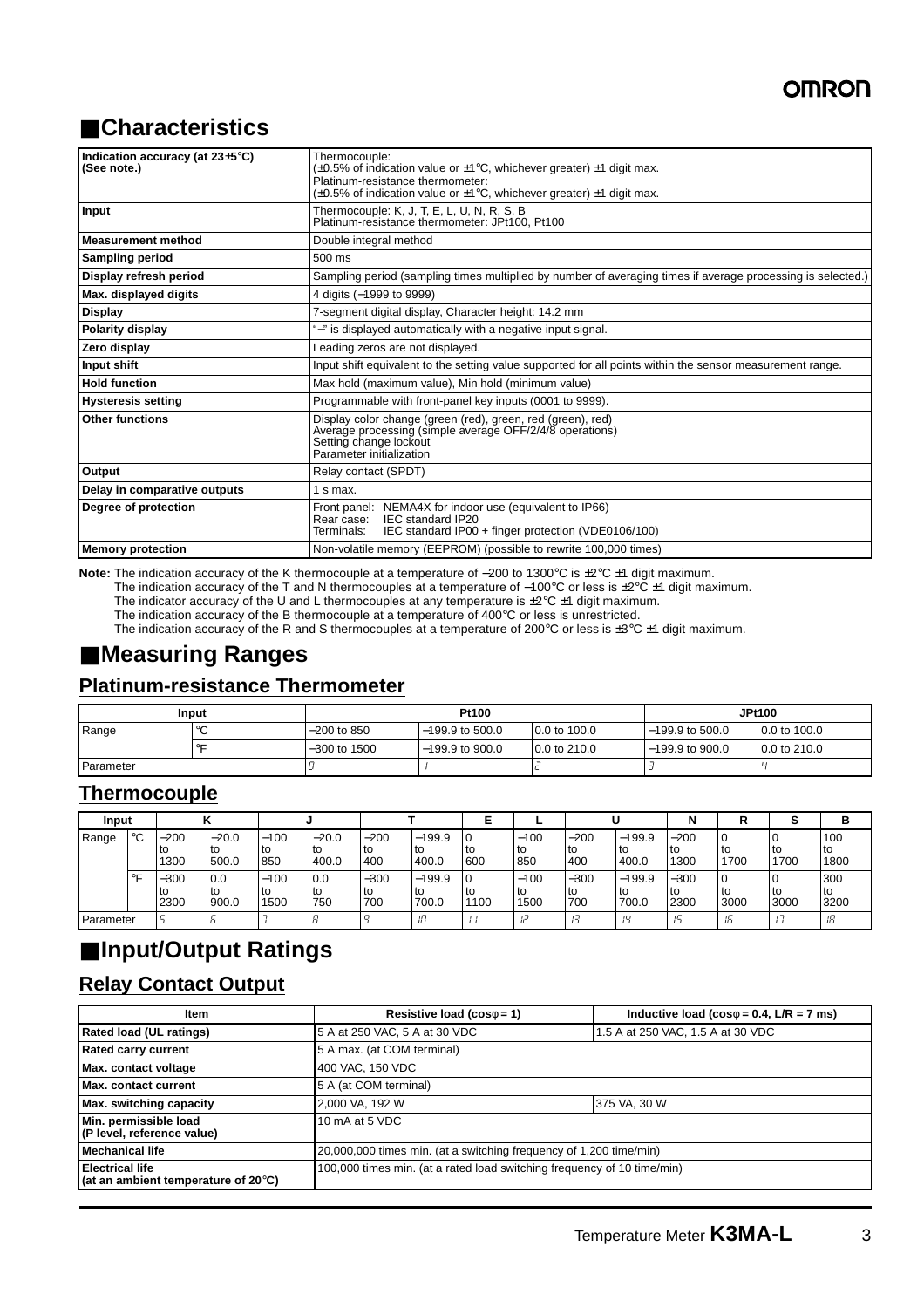## **Connections**

## ■ **Terminal Arrangement**



terminals Input





| <b>Terminal No.</b>                   | Name                                                       | <b>Description</b>                                                       |
|---------------------------------------|------------------------------------------------------------|--------------------------------------------------------------------------|
| $(A1)$ - $(A2)$                       | Operation power                                            | Connects the operation power supply.                                     |
| $(E4)$ - $(E6)$ - $(E5)$              | Thermocouple or platinum-resistance ther-<br>mometer input | Connects the thermocouple or platinum-resis-<br>tance thermometer input. |
| $\bigoplus$ , $\bigoplus$ $\bigoplus$ | Outputs                                                    | Outputs the relay outputs.                                               |

### ■ **Block Diagram**



**Note:** Relay output models only.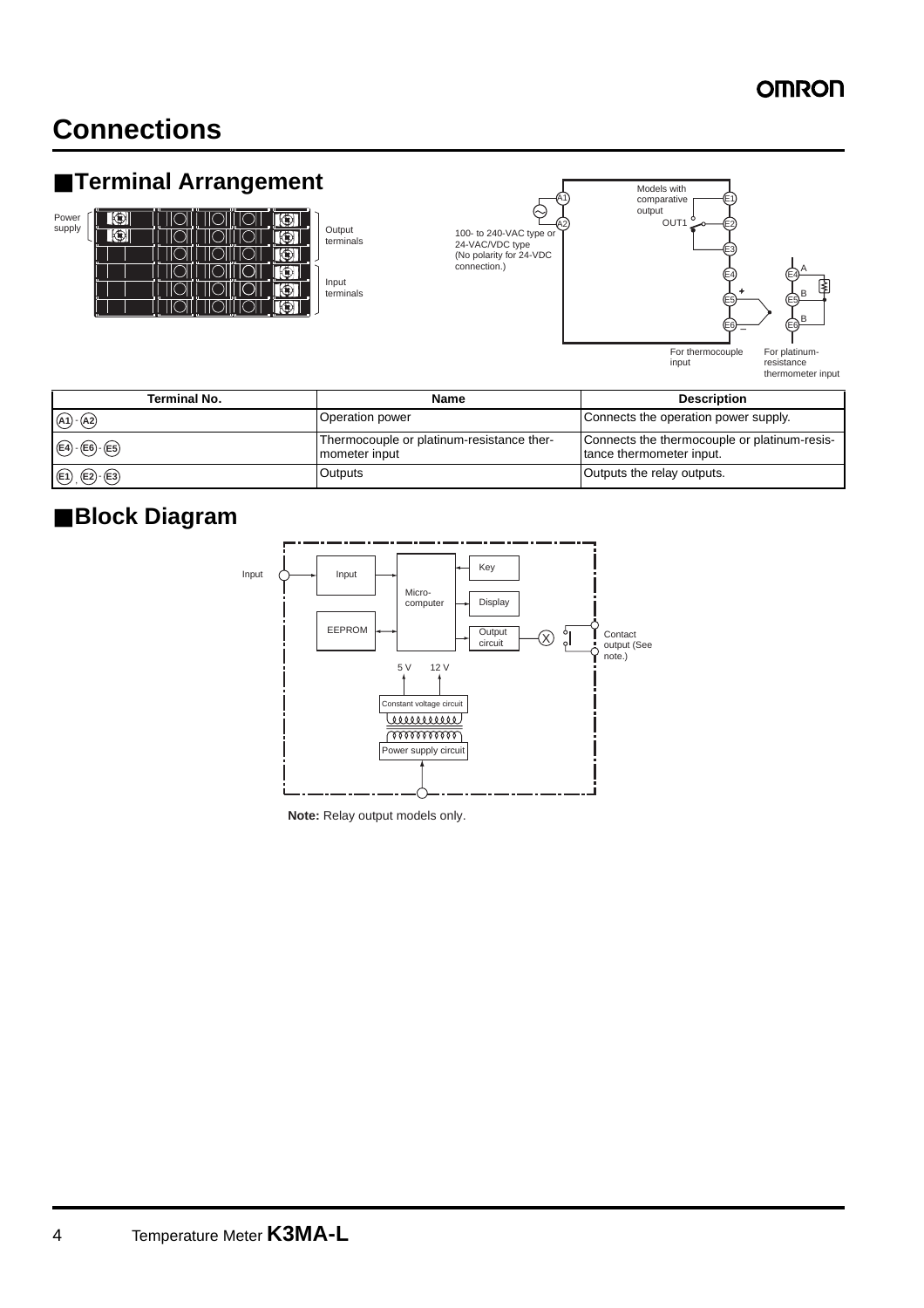## **Operation**

### ■ Main Functions

### **Input Types and Ranges**

| <b>Parameter</b> | <b>Setting</b>  | Input type          |                               | <b>Meaning</b>                    |                                     |                           |
|------------------|-----------------|---------------------|-------------------------------|-----------------------------------|-------------------------------------|---------------------------|
| $Ln-E$           | C               | Platinum-resistance | Pt100                         | -200 to 850 $\mathrm{^{\circ}C}$  | $-300$ to 1500 $\mathrm{^{\circ}F}$ |                           |
|                  | thermometer     |                     | $-199.9$ to $500.0^{\circ}$ C | $-1999$ to $900.0^{\circ}$ F      |                                     |                           |
|                  |                 |                     | 0.0 to $100.0^{\circ}$ C      | $0.0$ to 210.0 $\degree$ F        |                                     |                           |
|                  |                 | JPt100              | $-199.9$ to $500.0^{\circ}$ C | $-199.9$ to $900.0^{\circ}$ F     |                                     |                           |
|                  |                 |                     |                               | 0.0 to $100.0^{\circ}$ C          | 0.0 to 210.0 $\degree$ F            |                           |
|                  |                 | Thermocouple        | K                             | $-200$ to 1300 $^{\circ}$ C       | $-300$ to 2300°F                    |                           |
|                  | Б               |                     |                               | $-20.0$ to 500.0 $^{\circ}$ C     | $0.0$ to $900.0^{\circ}$ F          |                           |
|                  |                 |                     |                               |                                   | $-100$ to 850 $\degree$ C           | $-100$ to 1500°F          |
|                  | 8               |                     |                               | $-20.0$ to $400.0^{\circ}$ C      | 0.0 to $750.0^{\circ}$ F            |                           |
|                  | 9               |                     |                               | T                                 | -200 to 400 $^{\circ}$ C            | $-300$ to $700^{\circ}$ F |
|                  | 旧               |                     |                               | –199.9 to 400.0°C                 | $-199.9$ to $700.0^{\circ}$ F       |                           |
|                  | $\frac{1}{2}$   |                     |                               | E                                 | 0 to $600^{\circ}$ C                | 0 to 1100 $\degree$ F     |
|                  | I2              |                     |                               | $-100$ to 850 $\degree$ C         | $-100$ to 1500°F                    |                           |
|                  | $1\overline{3}$ |                     | U                             | -200 to 400 $^{\circ}$ C          | $-300$ to $700^{\circ}$ F           |                           |
|                  | 14              |                     |                               | $-199.9$ to $400.0^{\circ}$ C     | $-199.9$ to $700.0^{\circ}$ F       |                           |
| 15<br>15<br>17   |                 |                     | N                             | -200 to 1300 $\mathrm{^{\circ}C}$ | $-300$ to 2300 $\mathrm{^{\circ}F}$ |                           |
|                  |                 |                     | R                             | 0 to 1700 $\mathrm{^{\circ}C}$    | 0 to 3000°F                         |                           |
|                  |                 |                     | S                             | 0 to 1700°C                       | 0 to 3000°F                         |                           |
|                  | lВ              |                     | B                             | 100 to 1800°C                     | 300 to 3200°F                       |                           |

**Note:** The initial value is "5: thermocouple K (−200 to 1300°C/−300 to 2300°F)."

#### **Temperature Unit Selection**

Either centigrade (°C) or fahrenheit (°F) can be selected as the temperature unit.

| <b>Parameter</b> | <b>Setting</b> | Meaning                    |
|------------------|----------------|----------------------------|
| .d-U             |                | Display in °C.             |
|                  |                | Display in <sup>o</sup> F. |

### **OUT Types (Comparative Output Models Only)**

OUT 1 can be set to operate in one of the three following modes in accordance with the compared values:

**•** Upper limit (High Acting):

The output is turned ON when the measurement value is greater than its set value.







**•** Lower limit (Low Acting):

The output is turned ON when the measurement value is less than its set value.

**•** Upper and lower limits (Outside Band Acting):

An upper limit (H set value) and lower limit (L set value) can be set independently.

The output is turned ON when the measurement value is greater than the upper-limit set value or less than the lower-limit set value.

|        | Parameter | <b>Setting</b> | <b>Meaning</b>                                                                 |
|--------|-----------|----------------|--------------------------------------------------------------------------------|
| āue te |           | $H_L^-$        | Upper limit: Alarm op-<br>erates at upper limit.                               |
|        |           | Lā             | Lower limit: Alarm op-<br>erates at lower limit.                               |
|        |           | HE-Lā          | Upper and lower lim-<br>its: Alarm operates at<br>upper and lower lim-<br>its. |

#### **Upper and Lower Limits (Outside Band Acting)**

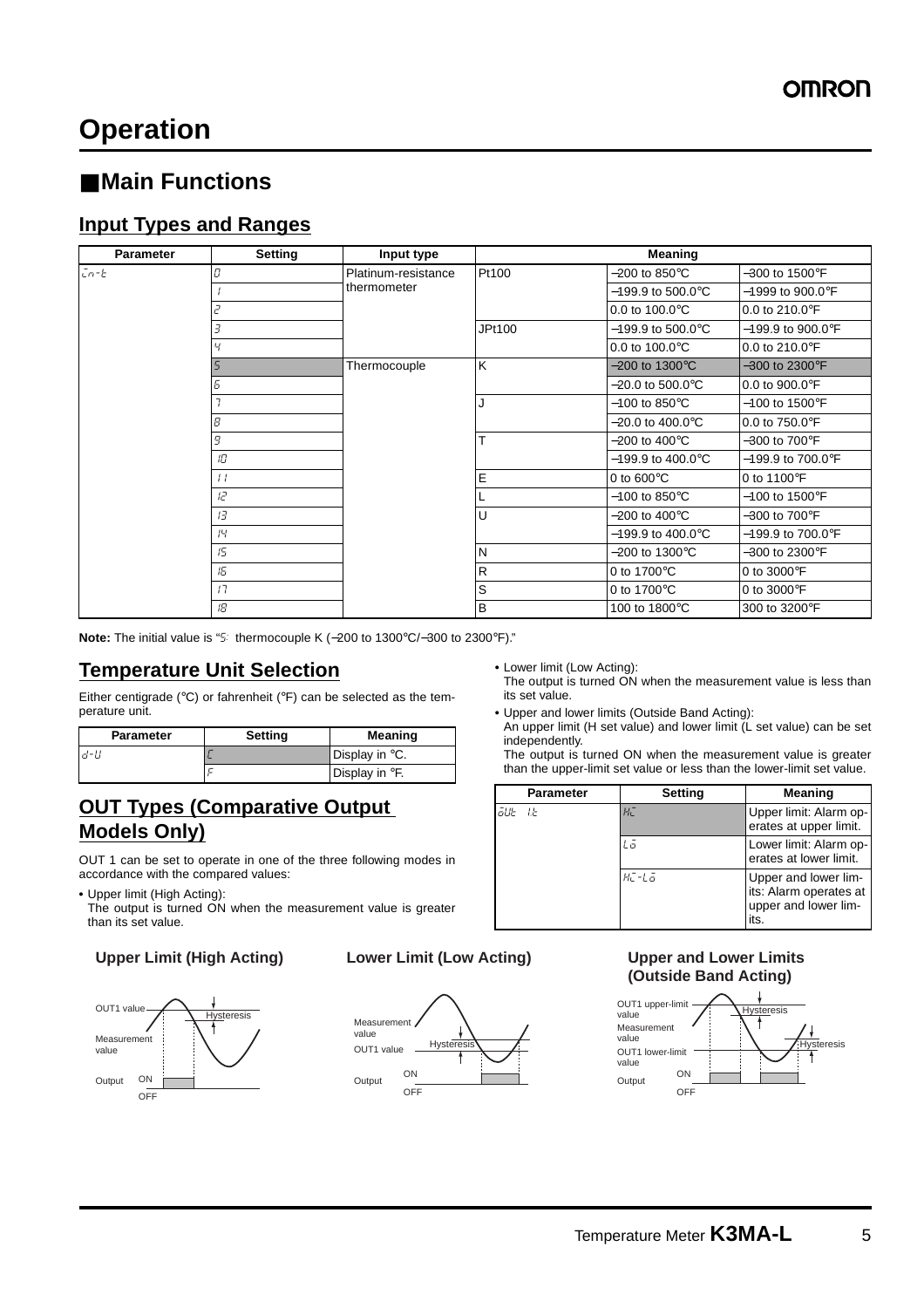### **Temperature Input Shift**

Input shift equivalent to the setting value supported for all points within the sensor measurement range.



### **Parameter Initialization**

This function returns all of the parameters to their initial values.

| <b>Parameter</b> | Setting | <b>Meaning</b>                   |
|------------------|---------|----------------------------------|
|                  | āFF     | ---                              |
|                  | .on     | Initializes all parame-<br>ters. |

Use this to reset the K3MA-L after returning it to its factory-set condition.

### **Average Processing**

Average processing stabilizes displayed values to minimize flicker by averaging the fluctuating input signals. Average processing can be performed for the measurement values in either of four steps (OFF, 2 times, 4 times, or 8 times).



This is useful for ignoring rapid fluctuations, e.g., eliminating spike noise.

#### **Hysteresis (Comparative Output Models Only)**

The hysteresis of comparative outputs can be set to prevent chattering in the output when the measurement value fluctuates finely near the OUT value.

#### **Upper limit (high acting)**



### **Changing the Display Color**

The color of the value displayed can be set to either red or green. For comparative output models, the display color can be set to change from green to red, or from red to green, according to the status of the comparison criterion.



### **Display Auto-return Time**

This function automatically returns the display to the operation level's current value if no keys are pressed for a preset time (called the display auto-return time).

### **Move-to-Protect-Level Time**

The time required to shift to the protect level can be set as desired.

### **MAX/MIN Display**

The maximum and minimum measurement (display) values from the time the power is turned ON until the current time can be stored and displayed. This is useful, for example, when measuring the maximum value.

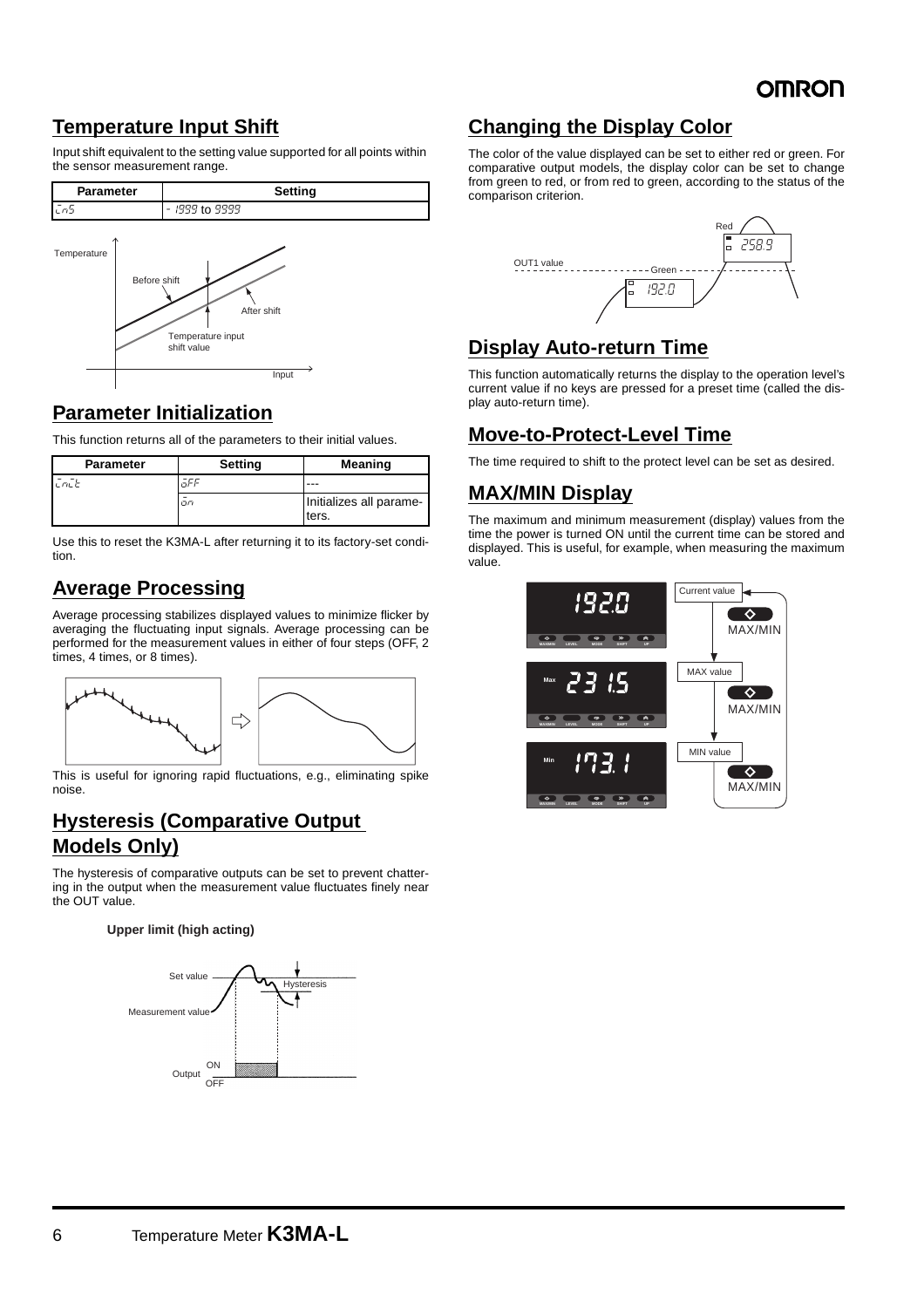## **Nomenclature**



| <b>Name</b>        |            | <b>Functions</b>                                                                                                     |  |  |  |
|--------------------|------------|----------------------------------------------------------------------------------------------------------------------|--|--|--|
| 1. Main indicator  |            | Displays current values, parameters, and set values.                                                                 |  |  |  |
| 2. Opera-          |            | Lit when output 1 is ON.                                                                                             |  |  |  |
| tion indica-       | <b>SV</b>  | Lit when a set value is being displayed or changed.                                                                  |  |  |  |
| tors               | Max        | Lit when the main indicator is showing the MAX value.                                                                |  |  |  |
|                    | <b>Min</b> | Lit when the main indicator is showing the MIN value.                                                                |  |  |  |
| 3. Level indicator |            | Displays the current level that the K3MA-L is in. (See below for details.)                                           |  |  |  |
| 4. MAX/MIN Key     |            | Used to display the MAX and MIN values when a measurement value is being displayed.                                  |  |  |  |
| 5. Level Key       |            | Used to change the level.                                                                                            |  |  |  |
| 6. Mode Key        |            | Used to allow the main indicator to indicate parameters sequentially.                                                |  |  |  |
| 7. Shift Key       |            | Used to enable a set value to be changed. When changing a set value, this key is used to move along the digits.      |  |  |  |
| 8. Up Key          |            | Used to change a set value. Used to set or clear a forced-zero function when a measurement value is being displayed. |  |  |  |

| <b>Level indicator</b> | Level                     |  |
|------------------------|---------------------------|--|
| P                      | Protect                   |  |
| Not lit                | Operation                 |  |
| $\overline{B}$         | Adjustment                |  |
| C                      | Initial setting           |  |
| $\overline{C}$         | Advanced-function setting |  |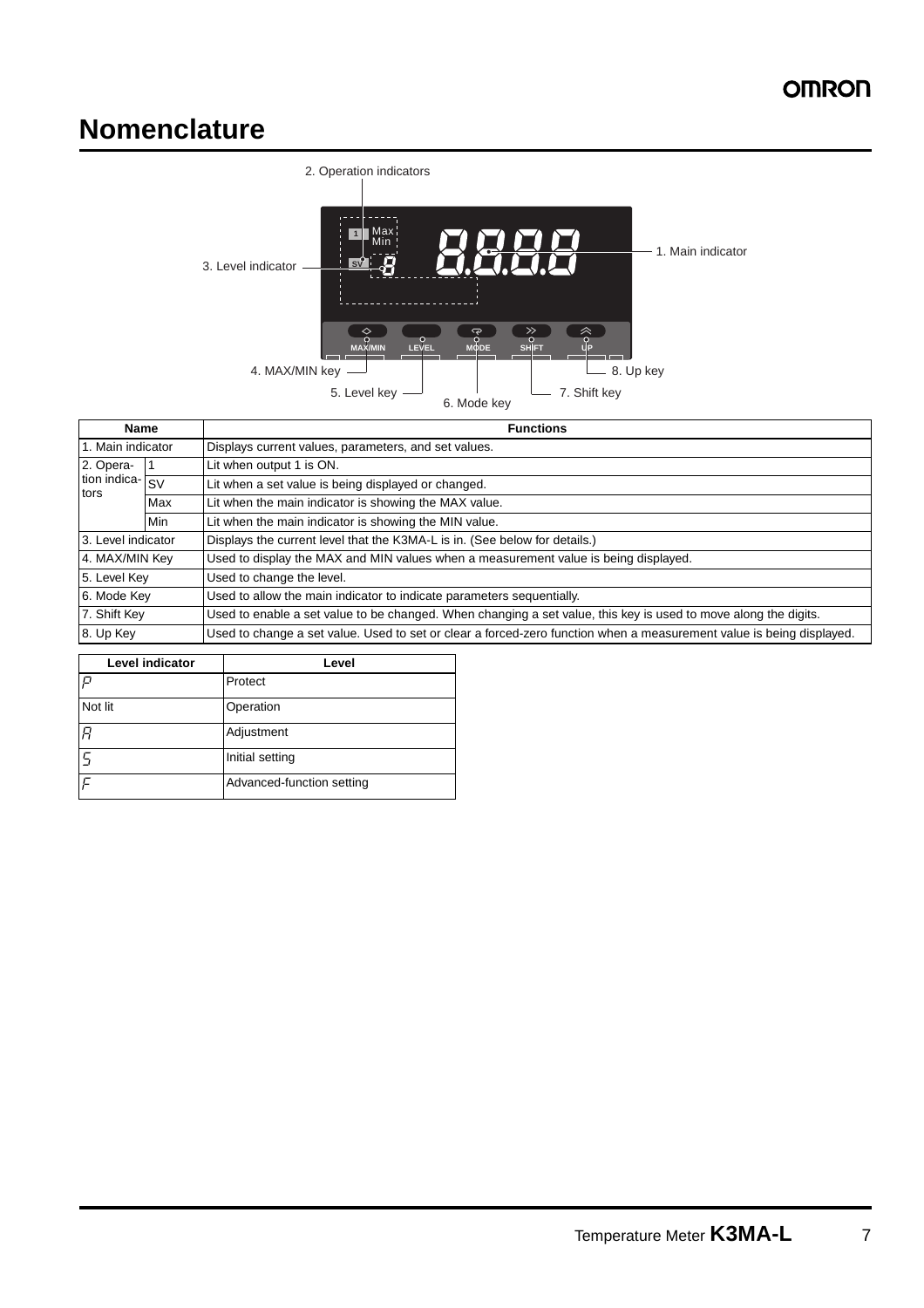## **Dimensions**



## **Application Examples**

**Monitoring the temperature of an industrial furnace**



- Monitoring the temperature of an industrial furnace/sintering furnace.
- Monitoring/alarm function for disinfecting equipment.

#### **Sending a temperature alarm for molding equipment**



- Monitoring (failsafe checking) abnormal temperatures in molding equipment.
- Monitoring the liquid temperature for cleaning devices.

#### **Monitoring the bearing temperature for a generator motor**



- Monitoring temperature rises in electric power generating facilities.
- Inspecting temperatures in machines and devices.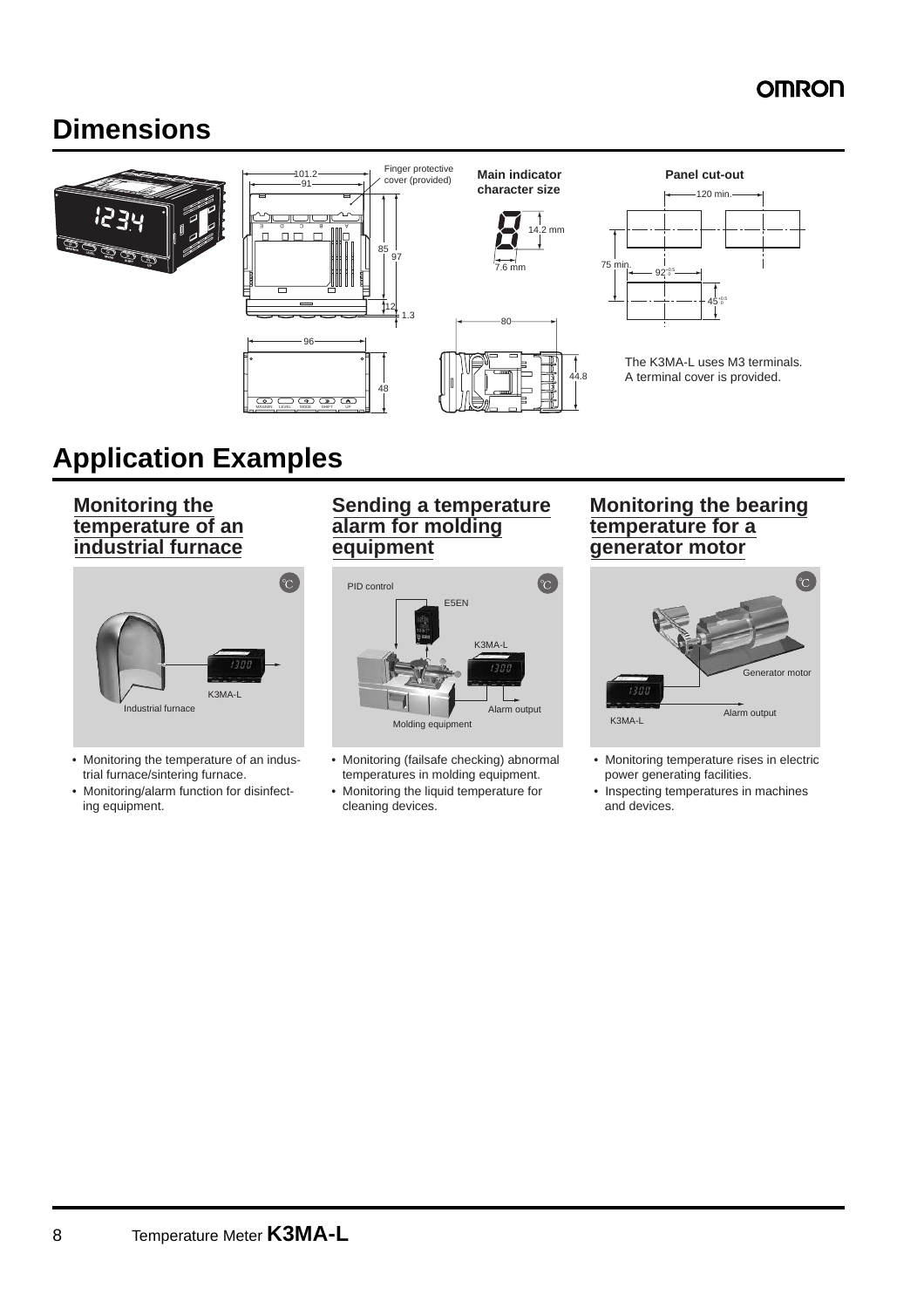## **Installation**

- **1.** Insert the K3MA-L into the panel cut-out hole.
- **2.** For a waterproof installation, insert the rubber gasket onto the body of the K3MA-L.



**3.** Fit the adaptor into the grooves on the left and right sides of the rear case, then push it until it contacts the panel to secure the K3MA-L.



### ■ **Wiring Precautions**

- **•** Use crimp terminals.
- **•** Tighten the terminal screws to a torque of approximately 0.5 N⋅m.
- **•** To avoid the influence of noise, route signal lines and power lines separately.

## ■ **Wiring**

**•** Use the following M3 crimp terminals.



## ■ **Unit Labels (Provided)**

**•** The unit labels are not attached to the K3MA-L. Select the desired labels from the provided sheet.

| S |                       |  | N.                                | m <sub>l</sub> |    | $W^{\circ}C m^3$ |     |    |
|---|-----------------------|--|-----------------------------------|----------------|----|------------------|-----|----|
| ¢ |                       |  |                                   | min            | mm |                  | rpm |    |
|   | VA                    |  | $\overline{\mathsf{m}}\mathsf{V}$ |                |    | mA               |     | Hz |
|   | <b>OMRON</b><br>m/min |  |                                   |                |    |                  |     |    |
|   | OUT                   |  | Ιουτ                              |                |    |                  |     |    |

**Note:** For scales and gauges, use the unit labels that are specified by the relevant laws or regulations.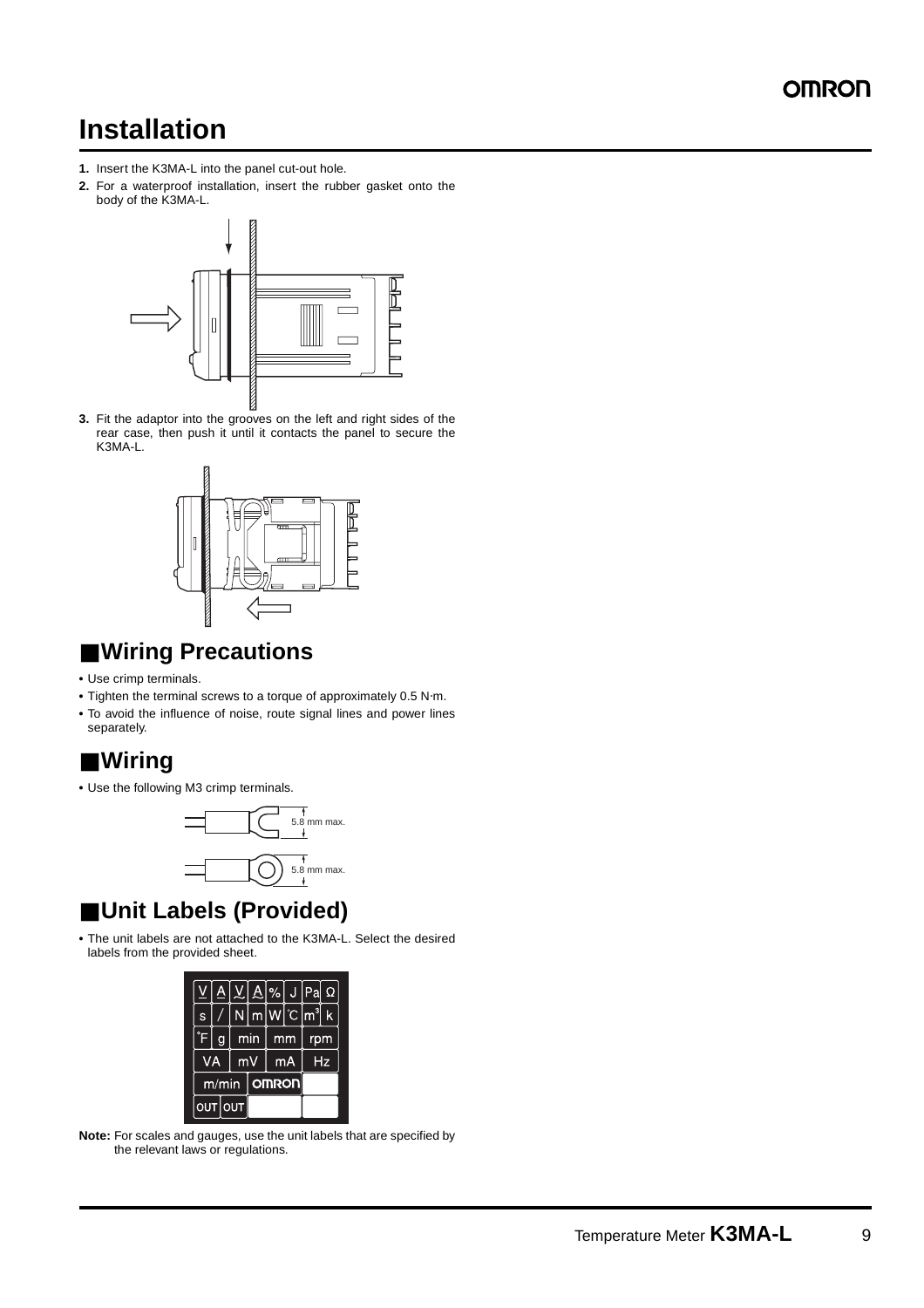## **Precautions**

#### $-\sqrt{!}\setminus$ WARNING

Do not touch any of the terminals while the power is being supplied. Doing so may result in electric shock.

#### ⁄ !∖ Caution

Do not disassemble the product or touch the internal components of the product while the power is being supplied. Doing so may result in electric shock.

#### $\sqrt{N}$  Caution

Do not allow metal objects or wire cuttings to enter the product. Doing so may result in electric shock, fire, or malfunction.

#### $\sqrt{!}$  Caution

Perform correct settings for the product according to the control application. Failure to do so may cause unexpected operation, resulting in damage to the product or injury.

#### $\sqrt{!}$  Caution

Take safety measures, such as installing a separate monitoring system, to ensure safety even if the product fails. Product failure may prevent comparative outputs from being generated, resulting in serious accidents.

Observe the following precautions to ensure safety.

- **1.** Maintain the power supply voltage within the range specified in the specifications.
- **2.** Maintain the load within the ratings specified in the specifications.
- **3.** Check each terminal for correct number and polarity before connecting it. Incorrect or reverse connections may damage or burn out internal components in the product.
- **4.** Tighten the terminal screws securely. The recommended tightening torque is 0.43 to 0.58 N⋅m. Loose screws may cause fire or malfunction.
- **5.** Do not connect anything to unused terminals.
- **6.** Provide a switch or circuit breaker so that operators can easily turn OFF the power supply when necessary. Also provide appropriate indications of such devices.
- **7.** Do not attempt to disassemble, repair, or modify the product.
- **8.** Do not use the product where flammable or combustible gases are present.

### **Application**

#### **General Precautions**

- **1.** Do not use the product in the following locations:
	- Locations subject to direct radiant heat from heating equipment.
	- Locations subject to exposure to water, oil, or chemicals.
	- Locations subject to direct sunlight.
	- Locations subject to dust or corrosive gases (particularly, sulfuric gas or ammonia gas).
	- Locations subject to severe changes in temperature.
	- Locations subject to icing or condensation.
	- Locations subject to shock or vibration.
- **2.** Do not block heat dissipation around the product, i.e., provide sufficient space for heat dissipation.
- **3.** Ensure that the rated voltage is reached within two seconds after the power is turned ON.
- **4.** Conduct aging for 15 minutes min. after power is turned ON for correct measurement.
- **5.** Do not touch the slit sections or terminals while the power is being supplied to prevent the product from being affected by static electricity.
- **6.** Do not lay heavy objects on the product during use or storage. Doing so may deform or deteriorate the product.
- **7.** Do not use paint thinner for cleaning. Use commercially available alcohol.

#### **Mounting**

- **•** Mount the product to a panel that is 1 to 8 mm thick.
- **•** Install the product in a horizontal position.
- **•** Use crimp terminals that match screw sizes.

#### **Noise Prevention**

- **•** Install the product as far as possible from devices that generate strong, high-frequency fields (such as high-frequency welders or sewing machines) or surges.
- **•** Install surge absorbers or noise filters on nearby devices that generate noise (particularly motors, transformers, solenoids, magnet coils, and other devices that have a high inductance component). Do not connect a surge absorber to the temperature sensor input section of the K3MA-L.



**•** To prevent inductive noise, separate the terminal block wiring for the product from high-voltage or high-current power lines. Do not route the wiring for the product in parallel with or tie it in a bundle with power lines.

Take the following countermeasures against inductive noise in input lines.

#### **Temperature Inputs**

Separate the lead wire that connects the product with a temperature sensor from the load line to prevent the product from being affected by inductive noise.

- **•** When using a noise filter for the power supply, check for the voltage and current and install it as close as possible to the Temperature Meter.
- **•** Do not install the product near radios, television sets, or wireless devices. Doing so may cause reception interference.

#### **Increasing Service Life**

- **•** Do not use the product in locations where the temperature or humidity exceeds the ratings or where condensation may occur. When installing the product in a panel, be sure that the temperature around the product (not the temperature around the panel) does not exceed the ratings. The product service life depends on the ambient temperature. The higher the ambient temperature, the shorter the service life. To extend the product service life, lower the temperature inside the Temperature Meter.
- **•** Use and store the product within the temperature and humidity ranges given in the specifications. When gang-mounting Temperature Meters or arranging them vertically, heat generated by the Temperature Meters will cause the internal temperature to rise, reducing the service life. In such cases, consider forced cooling methods, such as using a fan to circulate air around the Temperature Meters. Do not, however, allow only the terminals to be cooled. Doing so will increase measurement error.
- **•** The life of the output relays are greatly affected by the switching capacity and switching conditions. Use these relays within their rated load and electrical life. The contacts may fuse or burn if they are used past their electrical life.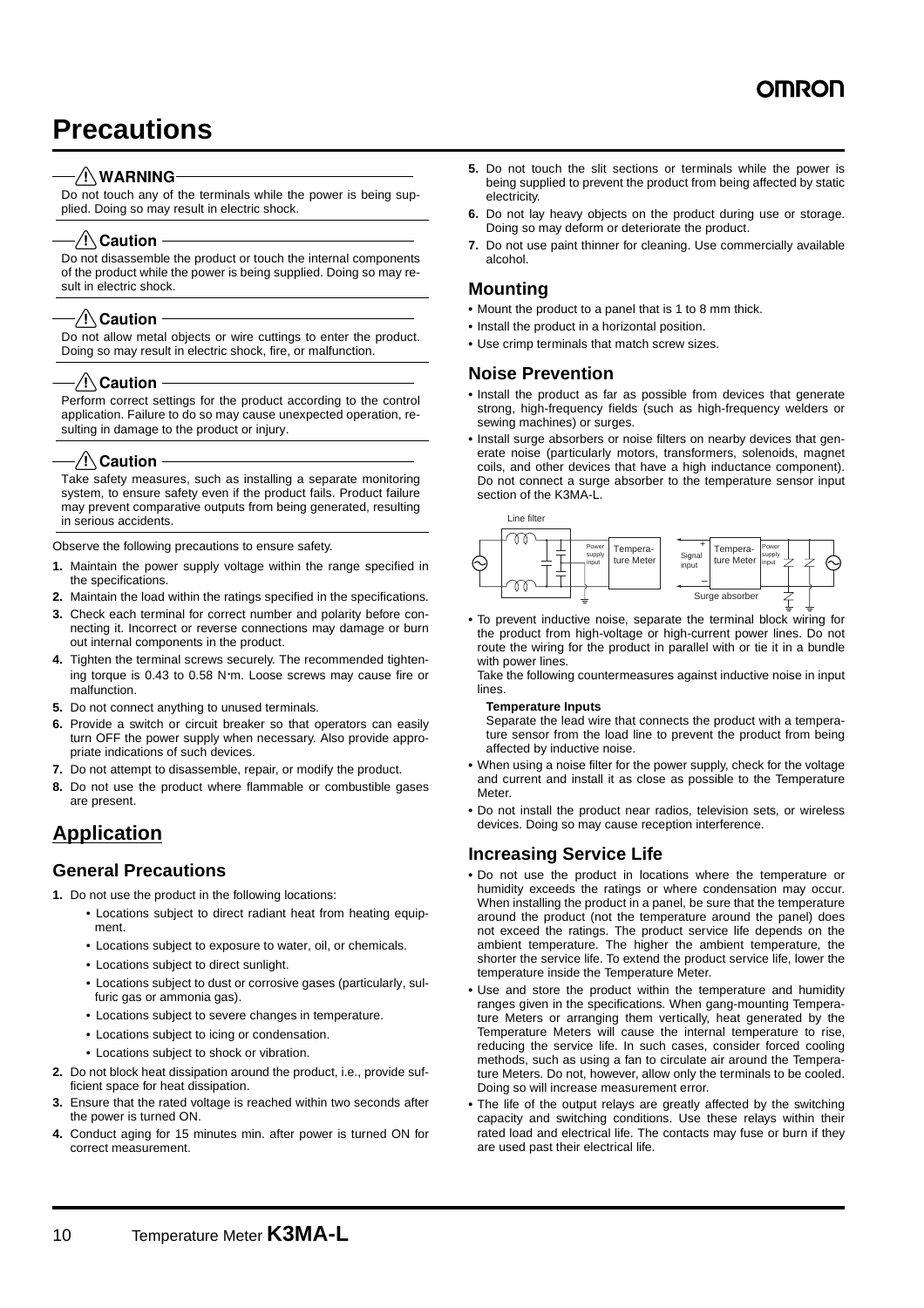## **Operating Procedures**

## ■ **Levels**

"Level" refers to a grouping of parameters. The following table lists the operations that are possible in each of the levels, and the diagram tells how to move between levels. There are some parameters that are not displayed for certain models.

| Level name                | <b>Function</b>                                                                                  | <b>Measurement</b> |
|---------------------------|--------------------------------------------------------------------------------------------------|--------------------|
| Protect                   | Setting lockouts.                                                                                | Continue           |
| Operation                 | Displaying current values, and setting OUT 1 value.                                              | Continue           |
| Adjustment                | Setting communications writing control.                                                          | Continue           |
| Initial setting           | Making initial settings of input type, output operating action, and other Stopped<br>parameters. |                    |
| Advanced-function setting | Setting average processing, display color settings, and other ad-<br>vanced function parameters. | Stopped            |



**Note:** The move-to-protect-level time can be set in the advanced-function setting level.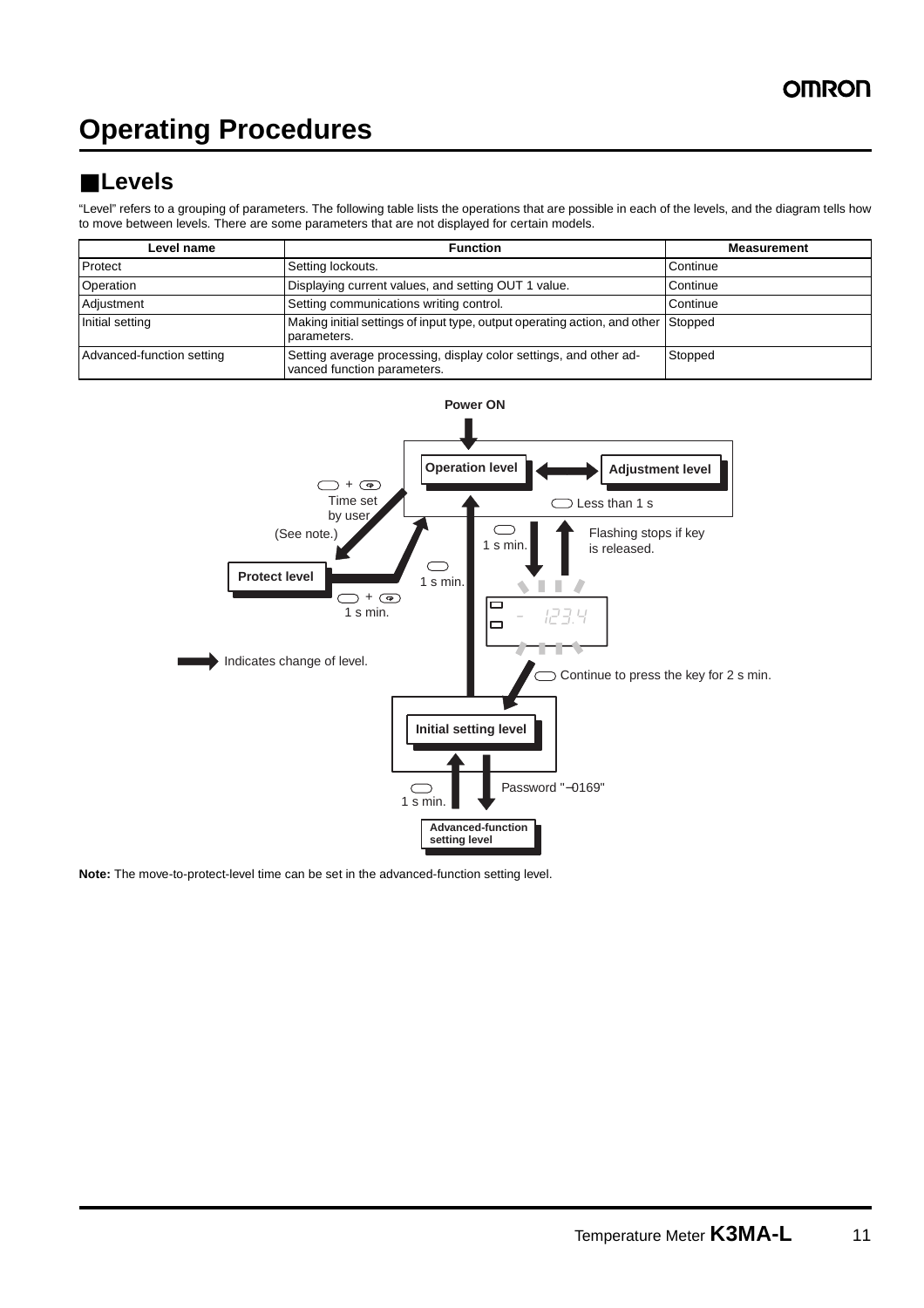### ■ **Parameters**

**Note:** 1. Some parameters are not displayed for certain models.

- 2. The K3MA-L will stop measurement if the level is changed to the initial setting level or the advanced-function setting level.
- 3. If the input range is changed, some parameters are set to default values. Therefore, set the input range first.
- 4. Settings displayed in reversed colors are defaults.

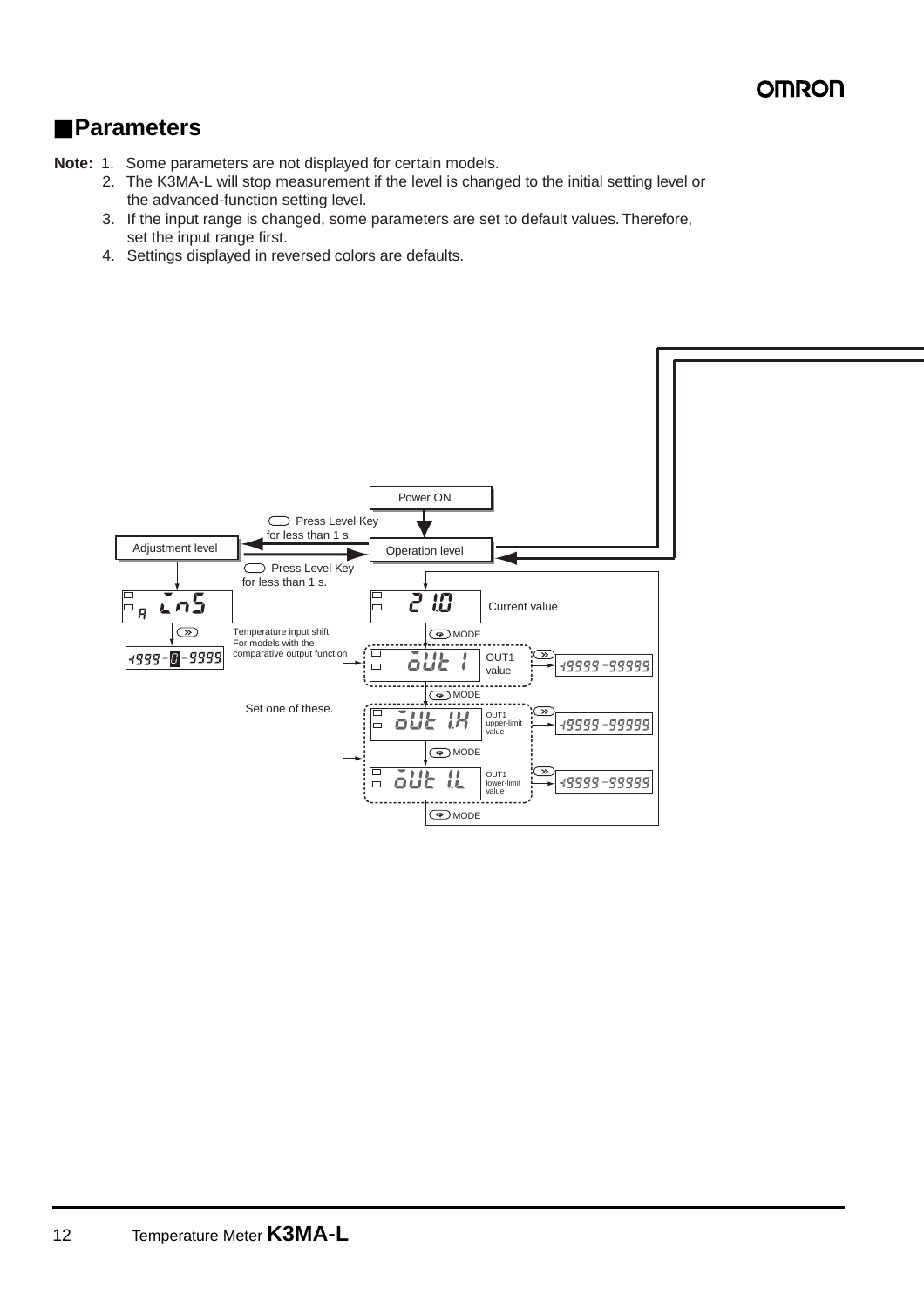

Settings displayed in reversed colors are initial settings.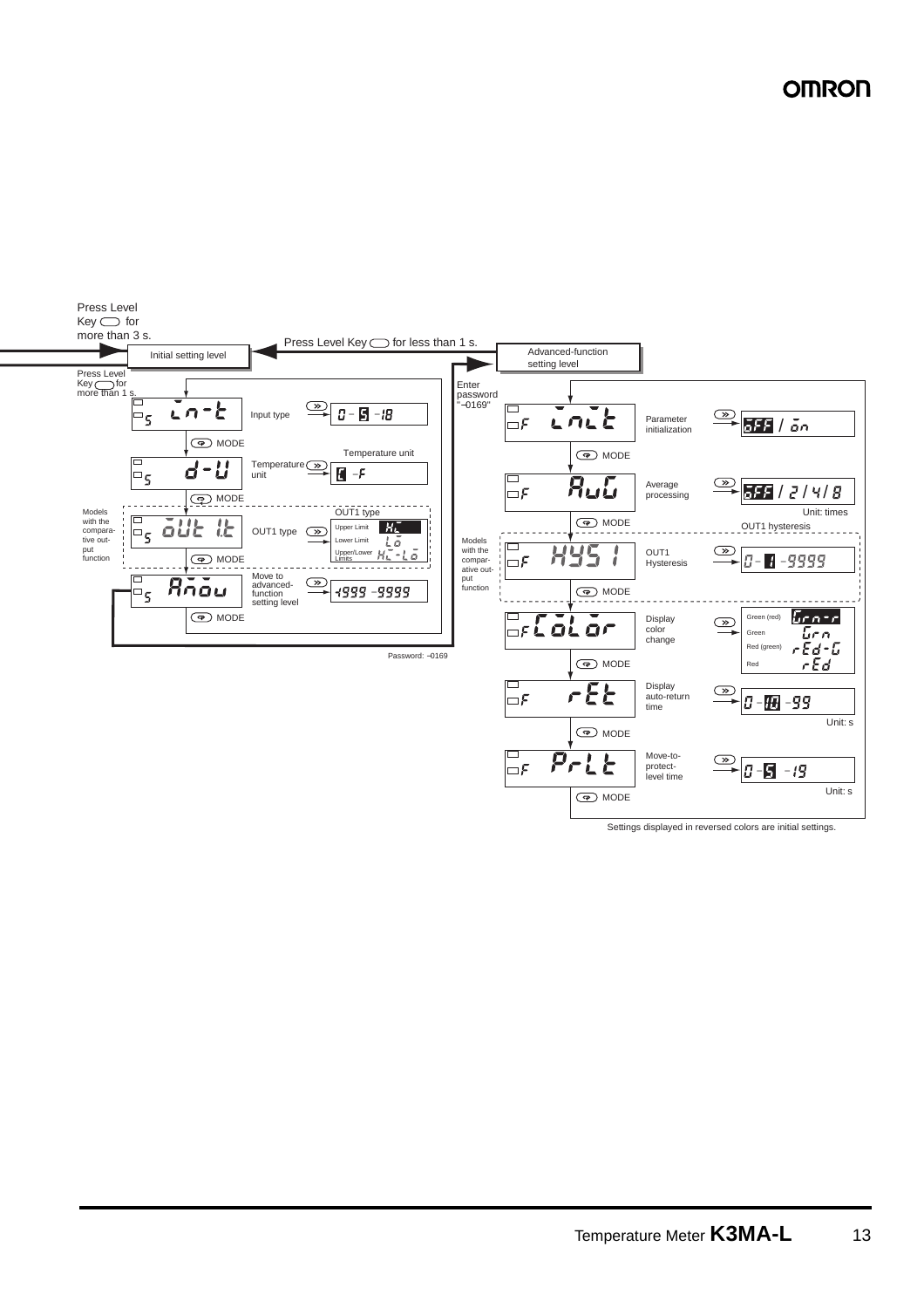

### **Operation/Adjustment Lockouts**

Restricts key operations for operation level and adjustment level.

| Parame- | <b>Setting</b> | <b>Operation level</b>          | <b>Moving to</b>     |                     |
|---------|----------------|---------------------------------|----------------------|---------------------|
| ter     |                | <b>Process value</b><br>display | Set value<br>display | adjustment<br>level |
| āRPE    |                | Allowed                         | Allowed              | Allowed             |
|         |                | Allowed                         | Allowed              | Prohibited          |
|         |                | Allowed                         | Prohibited           | Prohibited          |

**•** Initial setting is 0.

**•** This cannot be displayed on models not equipped with the comparative output function.

### **Setting Level Lockouts**

Restricts shifting to initial setting level or advanced-function setting level.

| <b>Parameter</b> | <b>Setting</b> | <b>Shift to initial</b><br>setting level | Shift to<br>advanced-<br>function<br>setting level |
|------------------|----------------|------------------------------------------|----------------------------------------------------|
| <b>CEPE</b>      |                | Allowed                                  | Allowed                                            |
|                  |                | Allowed                                  | Prohibited                                         |
|                  |                | Prohibited                               | Prohibited                                         |

### **Setting Change Lockout**

Restricts setting changes by key operation. When this lockout is set, it is no longer possible to shift to a setting change mode.

| <b>Parameter</b> | <b>Setting</b> | Setting change by key<br>operation |
|------------------|----------------|------------------------------------|
| $u_F$ p          | aFF            | Allowed                            |
|                  | on             | Prohibited                         |

However, all protect level parameters can still be changed.

## ■ **Initial Settings**

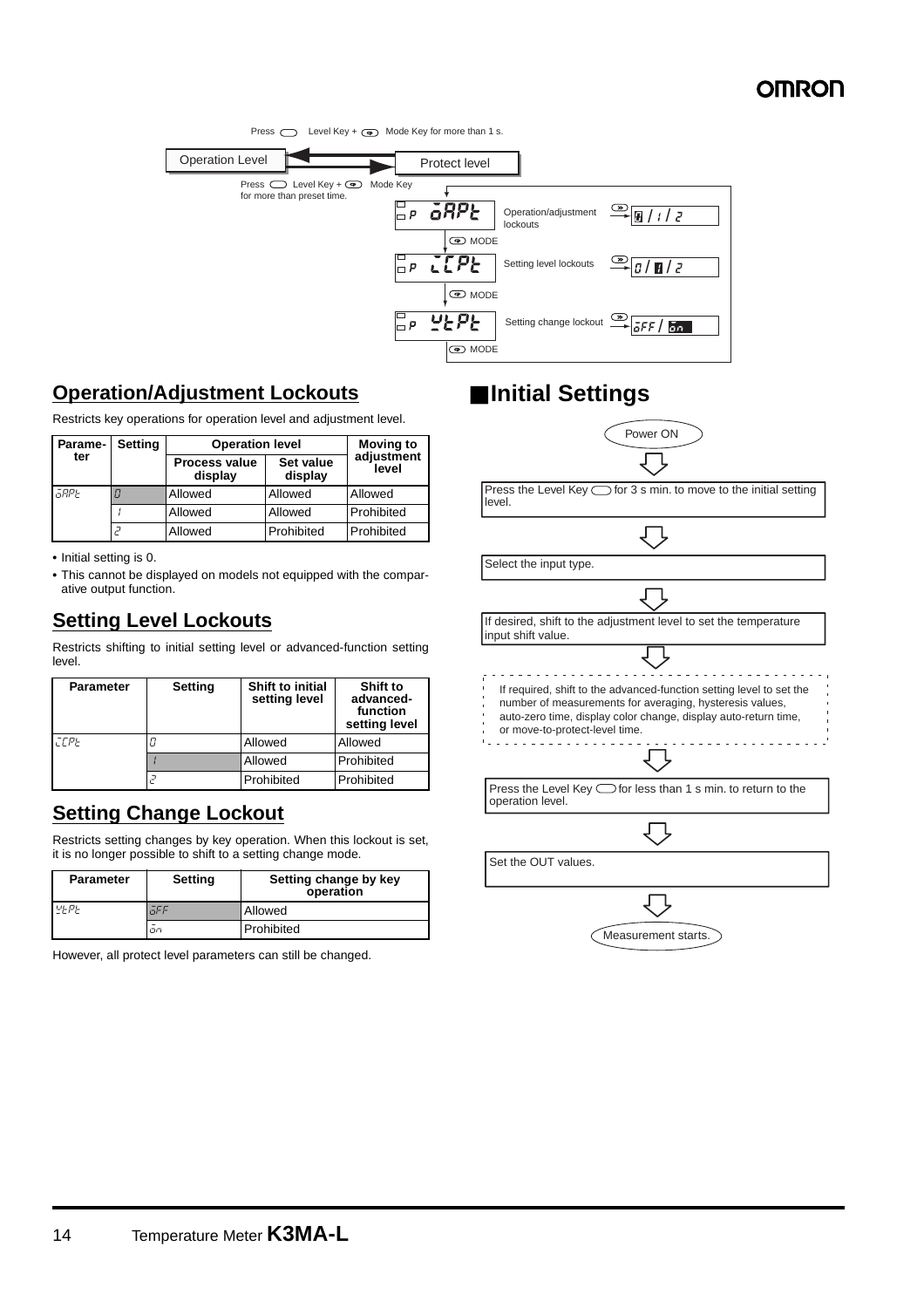

## ■ **Setting Example**

### **Initial Settings**

The settings for the following example are shown here.

#### **Example: Monitoring the temperature of an industrial furnace**



Here, the temperature inside the furnace is to be displayed in centigrade (°C).

Temperature sensor: E52-PR Thermocouple, Measurement range: 0 to 1,400°C.

- **1.** Set the K3MA-L input type to the thermocouple R input range. Parameter:  $\overline{L}n-\overline{L}$  (input type), Setting value: 15
- **2.** Select centigrade (°C) as the temperature unit. Parameter: d-U (temperature unit), Setting value: [

If you are using a comparative output model, make the setting as desired.

## ■ **Troubleshooting**

When an error occurs, error details will be displayed on the main indicator. Confirm the error from the main indicator and take the appropriate countermeasures.

| Level display  | <b>Main indicator</b> | <b>Error contents</b>                                                  | <b>Countermeasures</b>                                                                                                                      |
|----------------|-----------------------|------------------------------------------------------------------------|---------------------------------------------------------------------------------------------------------------------------------------------|
| Not lit        | EIII                  | RAM memory error                                                       | Repair is necessary.<br>Consult your OMRON sales repre-<br>sentative.                                                                       |
| $\overline{5}$ | EIII                  | <b>EEPROM</b> memory error                                             | When this error is displayed, press<br>the Level Key for 3 seconds, and<br>the settings will be restored to the<br>factory settings.        |
|                |                       |                                                                        | If the error cannot be recovered, re-<br>pair is necessary.                                                                                 |
|                |                       |                                                                        | Consult your OMRON sales repre-<br>sentative.                                                                                               |
| Not lit        | Flashes 5.Err         | Input error                                                            | Confirm that the temperature sen-<br>sor is correctly connected, and that<br>there are no broken signal lines to<br>the temperature sensor. |
|                |                       |                                                                        | If the condition does not return to<br>normal, repair is necessary.                                                                         |
|                |                       |                                                                        | Consult your OMRON sales repre-<br>sentative.                                                                                               |
| Not lit        | Flashes 9999          | The measurement value after tem-<br>perature input correction exceeds  | The temperature input correction<br>value may be inappropriate.                                                                             |
|                |                       | 9999.                                                                  | Use the adjustment level to review<br>the temperature input correction<br>value.                                                            |
| Not lit        | <b>Flashes - 1999</b> | The measurement value after tem-<br>perature input correction is lower | The temperature input correction<br>value may be inappropriate.                                                                             |
|                |                       | than -1999.                                                            | Use the adjustment level to review<br>the temperature input correction<br>value.                                                            |